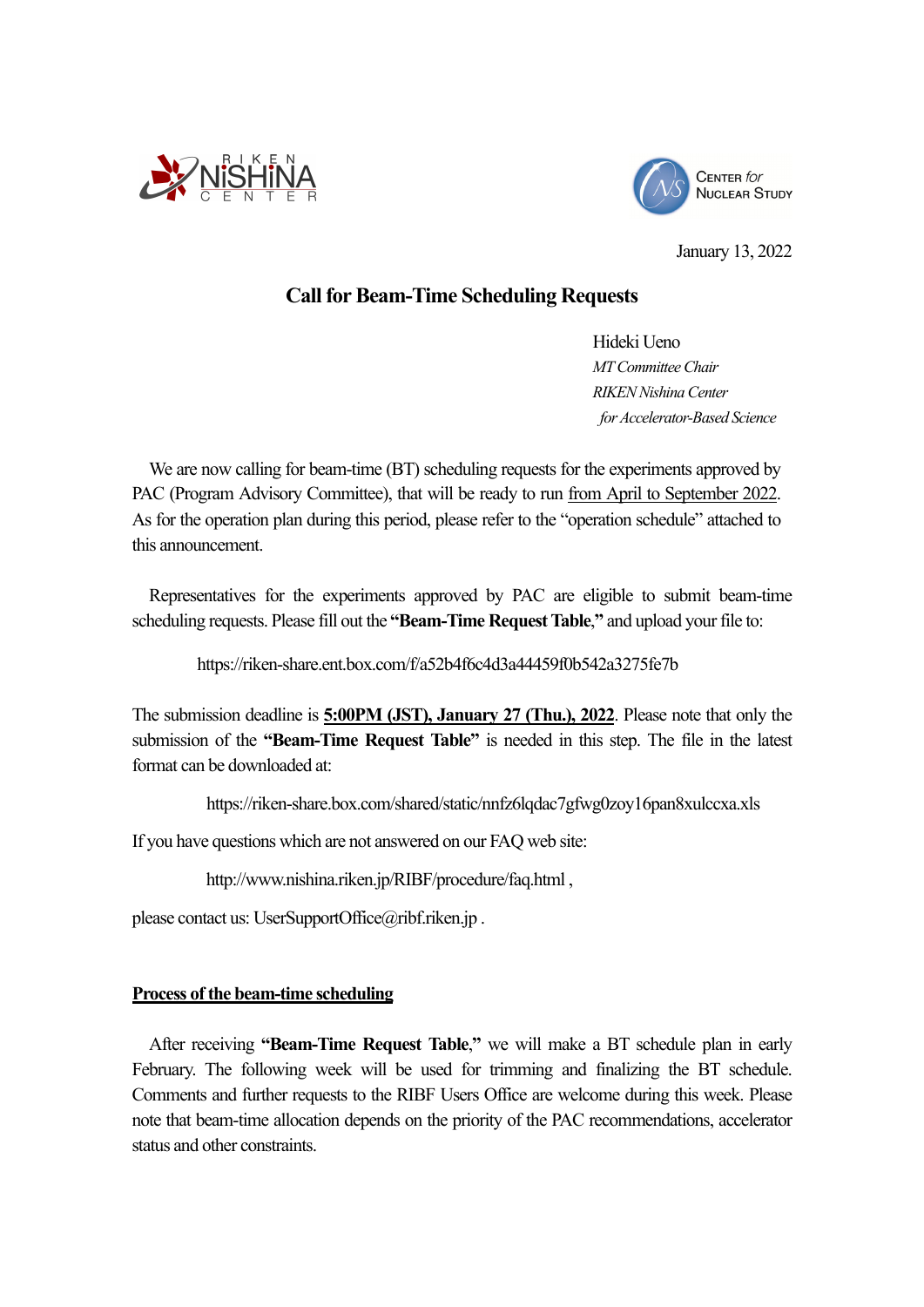Once your experiment is scheduled, RIBF Users Office requests you to submit the **"Accelerator-Use Planning Sheet**.**"** The safety aspects of your experiment are reviewed based on the submitted **"Accelerator-Use Planning Sheet"** by the in-house Safety Review Committee, the Radiation Safety Liaison Officer and the Radiation Protection Supervision of RIKEN. You should respond immediately when any concerns regarding safety issues are notified by the in-house Safety Review Committee through RIBF Users Office. If RIBF Users Office does not receive any response, your beam-time request will be automatically CANCELED. Details of the necessary procedures will be announced to the representatives whose BTs are scheduled.